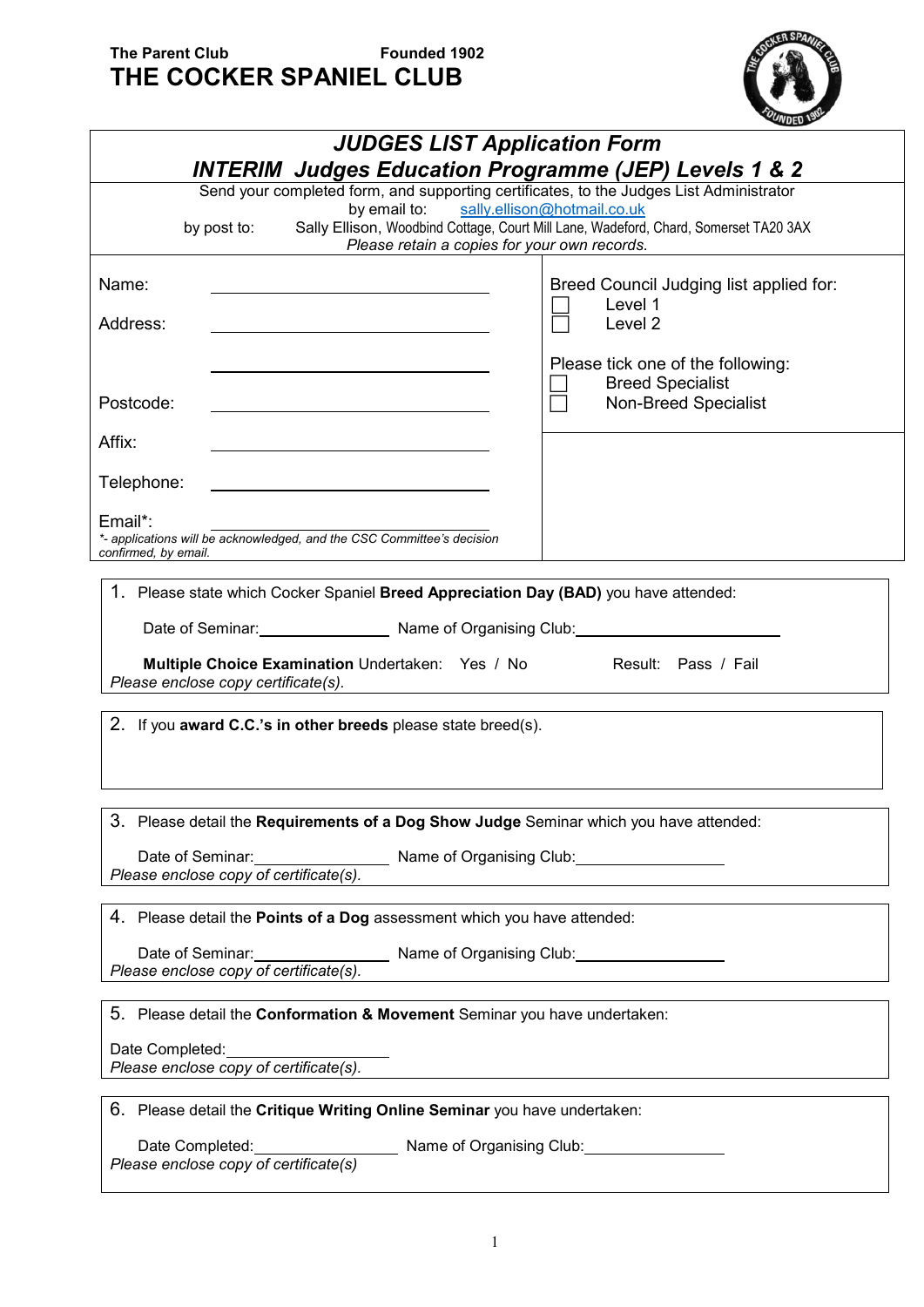## **THE COCKER SPANIEL CLUB**

7. Please provide details of the Ring Stewarding Seminar attendance and quiz (on-line) - state your **stewarding** experience (min. two examples for JEP Level 1) including the name of the show, judge, and breed(s) stewarded for.

8. Please summarise your experience of i**nvolvement with and/or exhibition of pedigree dogs** including the year in which your first exhibited them.

| 9. | Cocker Spaniel Judging experience (you may continue on additional sheet and include confirmed future<br>appointments) |              |                                                              |                                    |                              |                                                |  |  |  |  |
|----|-----------------------------------------------------------------------------------------------------------------------|--------------|--------------------------------------------------------------|------------------------------------|------------------------------|------------------------------------------------|--|--|--|--|
|    | Name of<br><b>Show Society</b>                                                                                        | Date of show | Type of Show<br>(Open/Ch without<br>CC's/Supported<br>Entry) | <b>Number</b><br>classes<br>judged | Number<br>of dogs<br>entered | Actual number<br>of dogs present<br>and judged |  |  |  |  |
|    |                                                                                                                       |              |                                                              |                                    |                              |                                                |  |  |  |  |
|    |                                                                                                                       |              |                                                              |                                    |                              |                                                |  |  |  |  |

| Please continue on separate sheet if necessary. |  |  |  |  |  |  |  |  |  |
|-------------------------------------------------|--|--|--|--|--|--|--|--|--|

#### **Declaration –** *TO BE COMPLETED BY ALL APPLICANTS***:**

I understand that I am making an application to be included on the 'Interim' JEP List of Judges held by The Cocker Spaniel Club, which shall maintained and be available for publication until such time until the JEP becomes effective in full as of 2026.

*(insert name)* hereby declare the information I have given is correct. If at any time circumstances render my application inaccurate, I undertake to notify The Cocker Spaniel Club immediately. In making this application to be included on a judging list, I agree to my personal information provided on this form being stored on a computer and in paper format, by The Cocker Spaniel Club. I also agree that my name, address, e-mail address, and phone number, may be included in the lists which will may distributed to breed clubs, and group and general show societies registered with the Kennel Club Ltd. By submitting this application, I agree to my details being published on The Cocker Spaniel Club website and Year Book.

Signed: Date:

*NB: Compliant with GDPR requirements.*